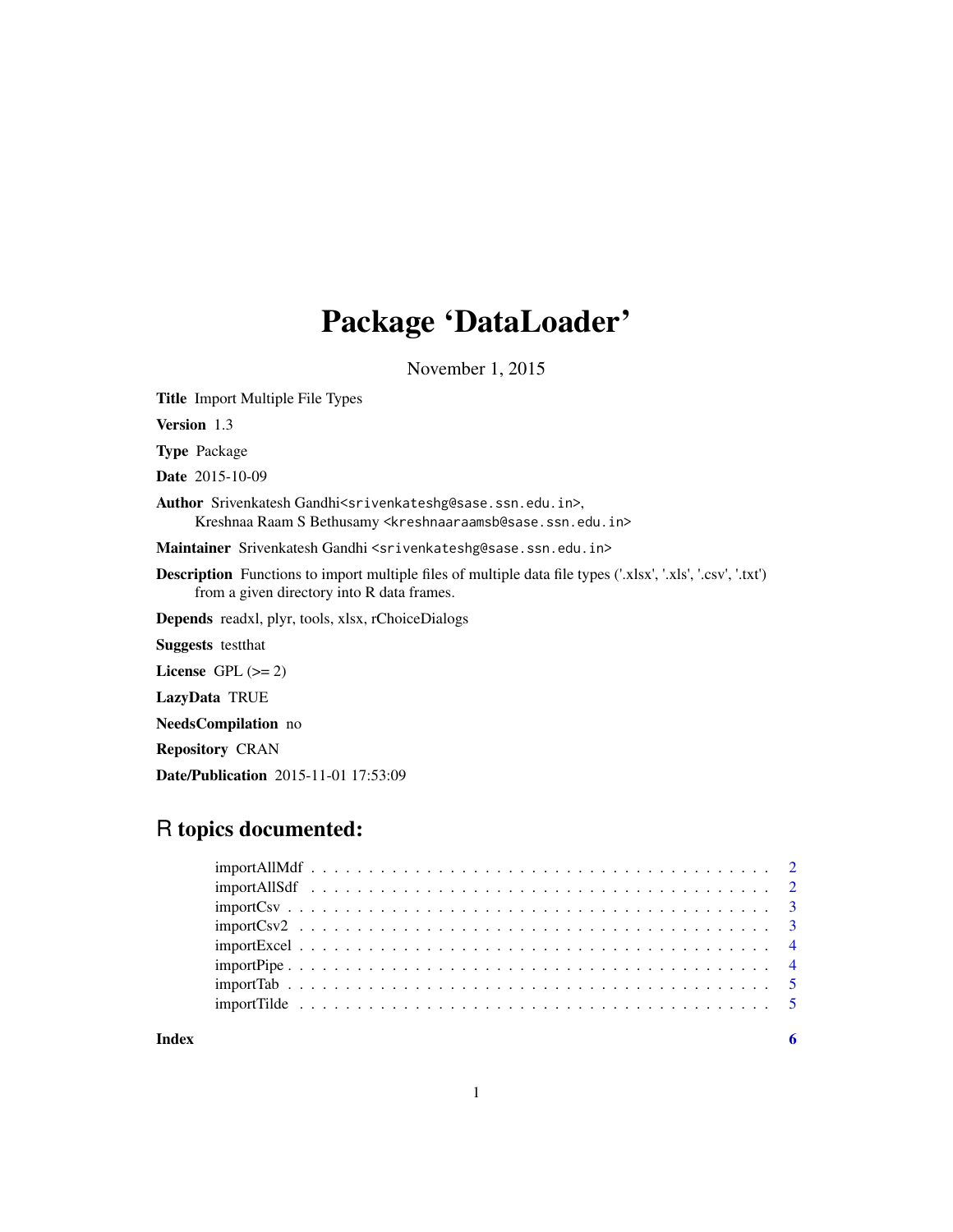#### Description

importAllMdf function loads various data file types in a selected directory to separate dataframes, and stores them as a list. Data frames can be accessed as list elements by using "listname\$filename" or "listname[]".

#### Usage

```
importAllMdf(path = NULL)
```
#### Arguments

path the directory in which the files are stored. If path is not given, interactive dialog box will be used to select directory

#### Value

a single list of dataframes containing all the files imported and stored as dataframes.

| importAllSdf |  | Importing multiple file types and storing it into a Single R Dataframe |
|--------------|--|------------------------------------------------------------------------|
|              |  |                                                                        |

#### Description

importAllSdf function loads various data file types in a selected directory to dataframes, combines all the data frames and stores it as a single data frame. Note that all the files to be loaded should have the same number of columns for rbind to work

#### Usage

```
importAllSdf(path = NULL)
```
#### Arguments

path the directory in which the files are stored. If path is not given, interactive dialog box will be used to select directory

#### Value

a single dataframe containing all the files imported and rbinded into one.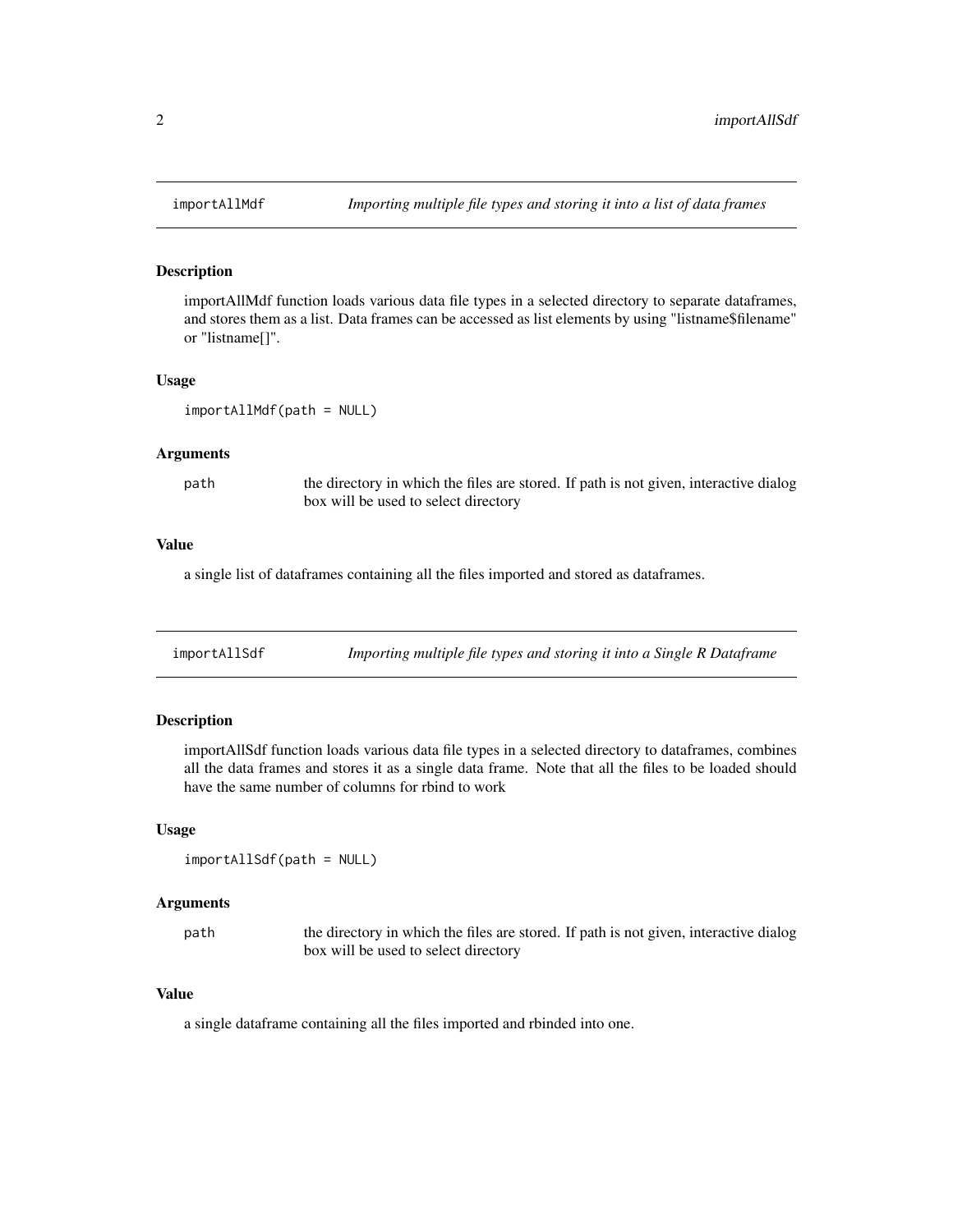<span id="page-2-0"></span>

#### Description

importCsv function loads .csv file types in a selected directory to separate dataframes, and stores them as a list. Data frames can be accessed as list elements by using "listname\$filename" or "listname[]".

#### Usage

importCsv(path = NULL)

#### Arguments

path the directory in which the files are stored. If path is not given, interactive dialog box will be used to select directory

#### Value

a single list of dataframes containing all the files imported and stored as dataframes.

| importCsv2 | Importing multiple csv files(";" delimited) and storing it into a list of |
|------------|---------------------------------------------------------------------------|
|            | data frames                                                               |

#### Description

importCsv2 function loads .csv file types in a selected directory to separate dataframes, and stores them as a list. Data frames can be accessed as list elements by using "listname\$filename" or "listname[]".

#### Usage

```
importCsv2(path = NULL)
```
#### Arguments

path the directory in which the files are stored. If path is not given, interactive dialog box will be used to select directory

#### Value

a single list of dataframes containing all the files imported and stored as dataframes.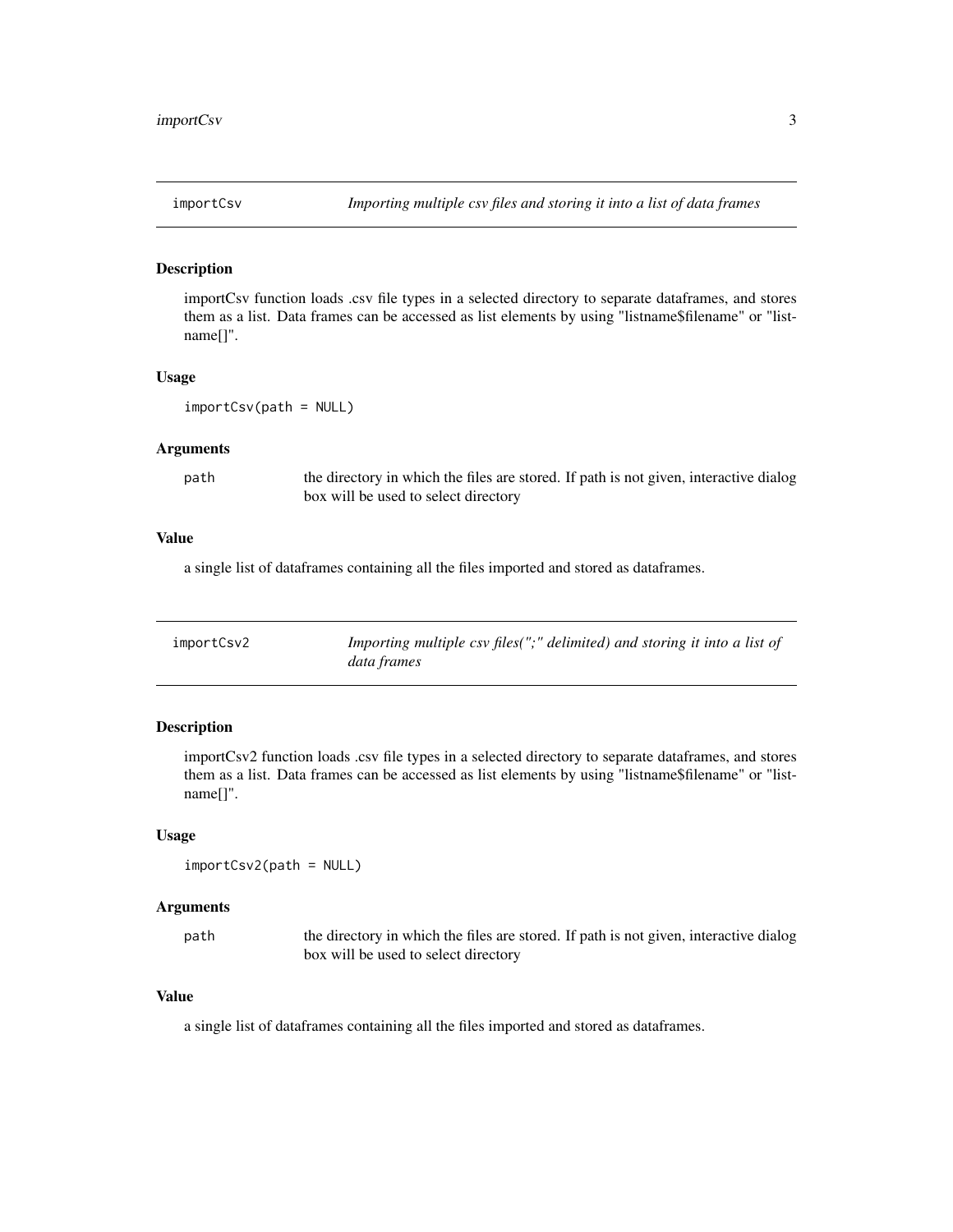#### Description

importExcel function loads excel data file types(.xlsx, .xls) in a selected directory to separate dataframes, and stores them as a list. Data frames can be accessed as list elements by using "listname\$filename" or "listname[]".

#### Usage

```
importExcel(path = NULL)
```
#### Arguments

path the directory in which the files are stored. If path is not given, interactive dialog box will be used to select directory

#### Value

a single list of dataframes containing all the files imported and stored as dataframes.

| importPipe | Importing multiple pipe delimitted files and storing it into a list of data |
|------------|-----------------------------------------------------------------------------|
|            | trames                                                                      |

#### Description

importPipe function loads various text files which use a Pipe delimitter(|) in a selected directory to separate dataframes, and stores them as a list. Data frames can be accessed as list elements by using "listname\$filename" or "listname[]".

#### Usage

importPipe(path = NULL)

#### Arguments

path the directory in which the files are stored. If path is not given, interactive dialog box will be used to select directory

#### Value

a single list of dataframes containing all the files imported and stored as dataframes.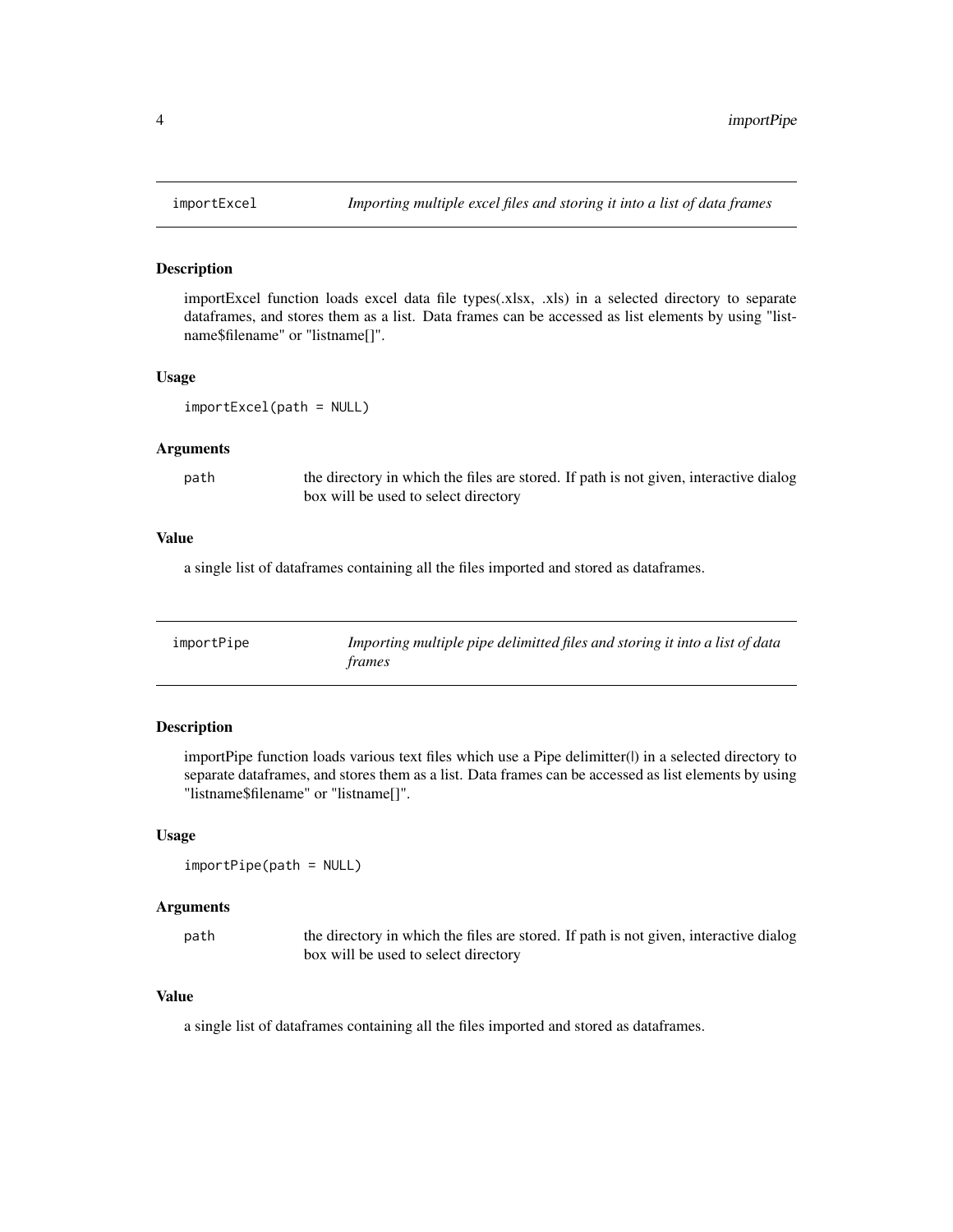<span id="page-4-0"></span>importTab *Importing multiple tab delimitted files and storing it into a list of data frames*

#### Description

importTab function loads various text files which uses a tab delimitter in a selected directory to separate dataframes, and stores them as a list. Data frames can be accessed as list elements by using "listname\$filename" or "listname[]".

#### Usage

importTab(path = NULL)

#### Arguments

path the directory in which the files are stored. If path is not given, interactive dialog box will be used to select directory

#### Value

a single list of dataframes containing all the files imported and stored as dataframes.

| importTilde | Importing multiple tilde delimitted files and storing it into a list of data<br>frames |
|-------------|----------------------------------------------------------------------------------------|
|-------------|----------------------------------------------------------------------------------------|

#### Description

importTilde function loads various text files which uses a tilde delimitter( $\sim$ ) in a selected directory to separate dataframes, and stores them as a list. Data frames can be accessed as list elements by using "listname\$filename" or "listname[]".

#### Usage

```
importTilde(path = NULL)
```
#### Arguments

path the directory in which the files are stored. If path is not given, interactive dialog box will be used to select directory

#### Value

a single list of dataframes containing all the files imported and stored as dataframes.